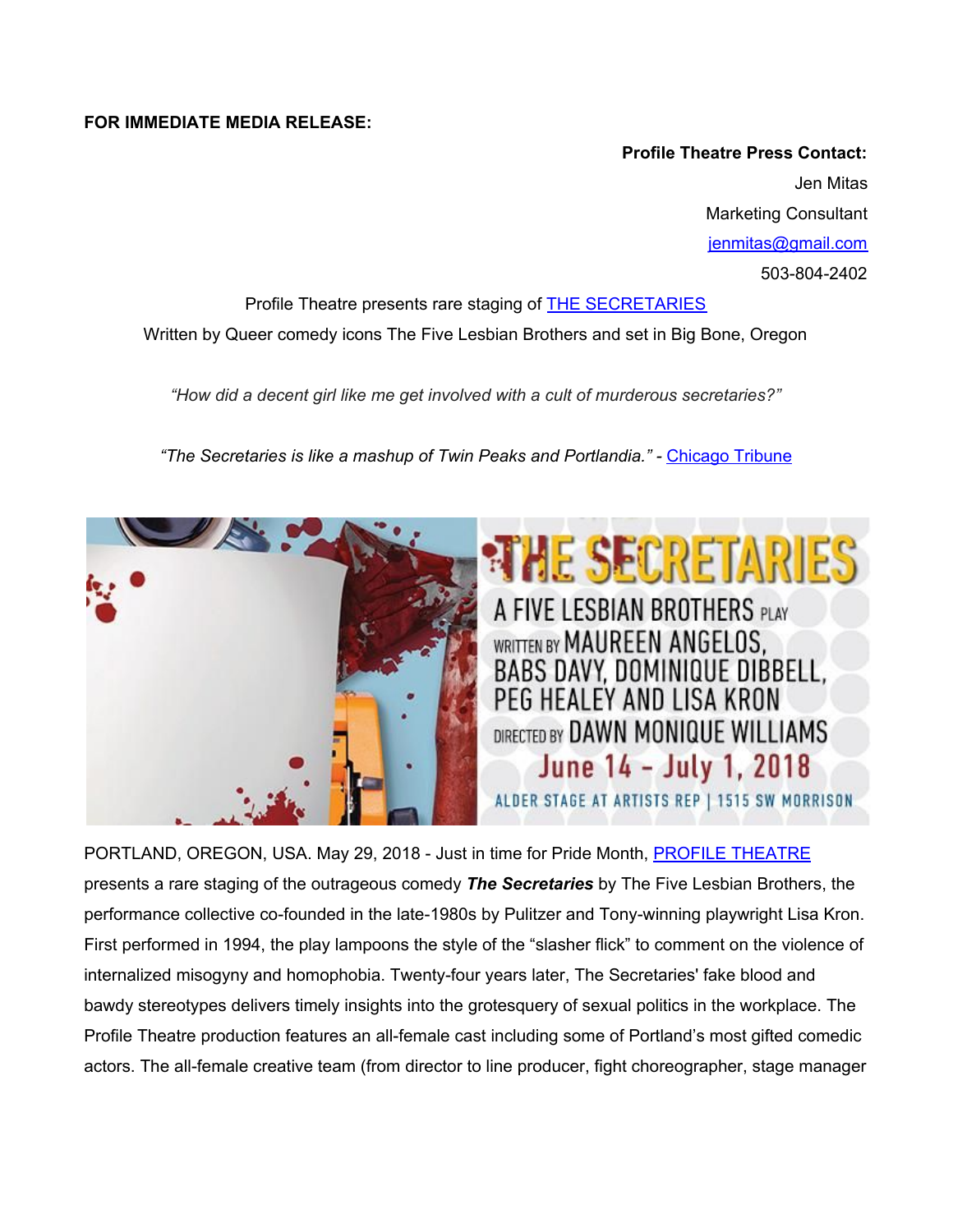and all designers) is helmed by Dawn Monique Williams, who recently staged the uproarious Merry Wives of Windsor at the Oregon Shakespeare Festival last season.

**WHERE:** Artist Repertory Theatre's Alder Stage, 1515 SW Morrison Street, Portland OR 97205

**WHEN:** June 14 - July 1, 2018. Thursday-Saturday at 7:30pm, Sunday at 2pm.

**TICKETS:** Now available online at [www.profiletheatre.org](http://www.profiletheatre.org/) Or contact box office at (503)-242-0080 or [boxoffice@profiletheatre.org](mailto:boxoffice@profiletheatre.org) Season [Subscriptions](http://profiletheatre.org/subscriptions/) on sale now with flex packages to see 4 or 5 plays for \$80-\$170 Single [Tickets](http://profiletheatre.org/tickets/) on sale now for \$20-\$38 \*Discounts offered for groups, students, teachers, ASL, 30-and-under, Arts for All and previews.

# **ABOUT THE PLAY**

## **The Secretaries** by The Five Lesbian Brothers

Pretty Patty Johnson is thrilled to join the secretarial pool at the Cooney Lumber Mill in Big Bone, Oregon under the iron-fisted leadership of sultry office manager Susan Curtis. But she soon begins to feel that all is not right—the enforced diet of Slim-Fast shakes, the strange clicking language between the girls, the monthly disappearance of a lumberjack. By the time Patty discovers murder is part of the office skill set, it's too late to turn back! In the guise of satiric exploitation-horror, *The Secretaries* takes an unflinching look at the warping cultural expectations of femininity, the violence of internalized misogyny and the ways women themselves are often the enforcers of sexism.

*"95 minutes of gritty, bawdy, bloody humor pregnant with incisive social commentary." –* San Francisco Examiner

"Lisa Kron is one of the funniest playwrights I've ever met," says Profile's AD Josh Hecht. Kron is recently well-known as the Pulitzer and Tony-winning writer of the musical *Fun Home*. But for nearly three decades, her writing has run the gamut from award-winning solo shows to groundbreaking plays on Broadway, often using her own family as the source material for some of the most insightful (and hysterical) observations of human nature. She's a writer full of big ideas with a bold, inimitable voice.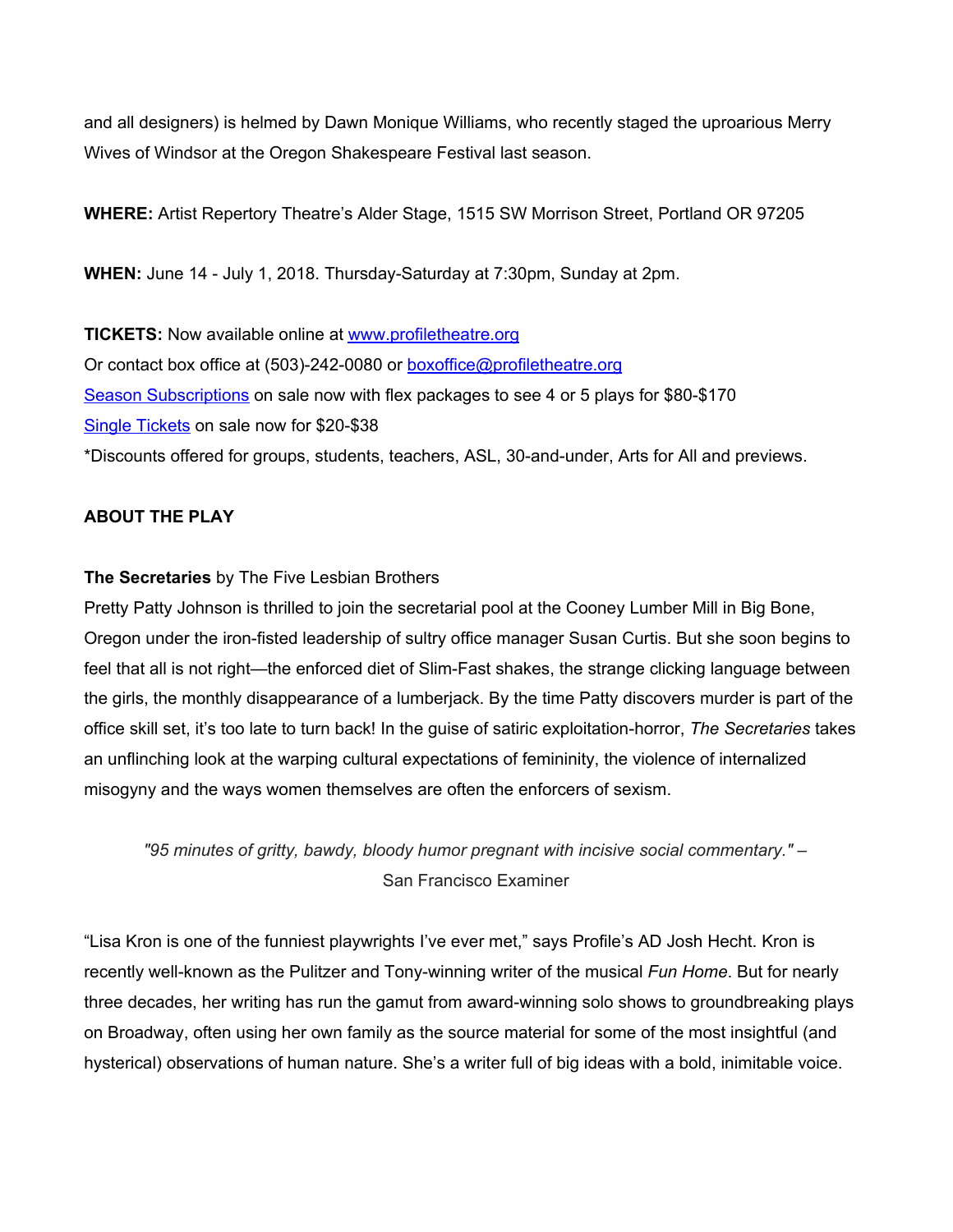"Our unique mission allows us to present her early work with the iconic downtown performance troupe The Five Lesbian Brothers," continues Hecht, "To her career-defining solo show *2.5 Minute Ride*, which launched our season last February, to her 2006 Broadway hit *Well* and her 2010 political comedy-drama *In The Wake*."

Hecht elaborates on *The Secretaries*: "Misogyny is the subject of *The Secretaries*, though the Brothers have turned their incisive lens on the painful ravages of internalized sexism. Heavy stuff for a June comedy. But hasn't this always been the function of our best comics? To reveal us to ourselves? To disarm us with laughter before they hit us with a mordant truth? Lisa has said that for her, this play's focus is not the cartoonish violence enacted on the lumberjacks, but the far more insidious emotional violence between the women. *The Secretaries* premiered in 1994, but its comedy feels as fresh and its critique feels as necessary today as it ever has."

## **The Five Lesbian Brothers, Playwrights**



For the past 23 years the **Five Lesbian Brothers** have created provocative lesbian theater for the masses using the fine feminist art of collaboration. They are **Maureen Angelos, Babs Davy, Dominique Dibbell, Peg Healey, and Lisa Kron**. They came together as a theater company in 1989 at the Obie- Award-winning WOW Café Theater in New York City's East Village. Together the Brothers have written five plays, *Voyage to Lesbos*

(1990), *Brave Smiles* (1992), *The Secretaries* (1994), *Brides of the Moon* (1996), and *Oedipus at Palm Springs* (2006) – as well as numerous event-specific show-stopping acts.

The Brothers' plays have been produced off Broadway and off-off Broadway and beyond by theaters such as New York Theatre Workshop, The Public Theatre, the WOW Cafe Theatre, Downtown Art Company, Performance Space 122, Dixon Place, La Mama, the Kitchen and the Whitney Museum of American Art at Phillip Morris. The Brothers have toured their work to London, Los Angeles, San Francisco, San Diego, Houston, Columbus, Seattle, Philadelphia, Boston and the deep woods of Michigan.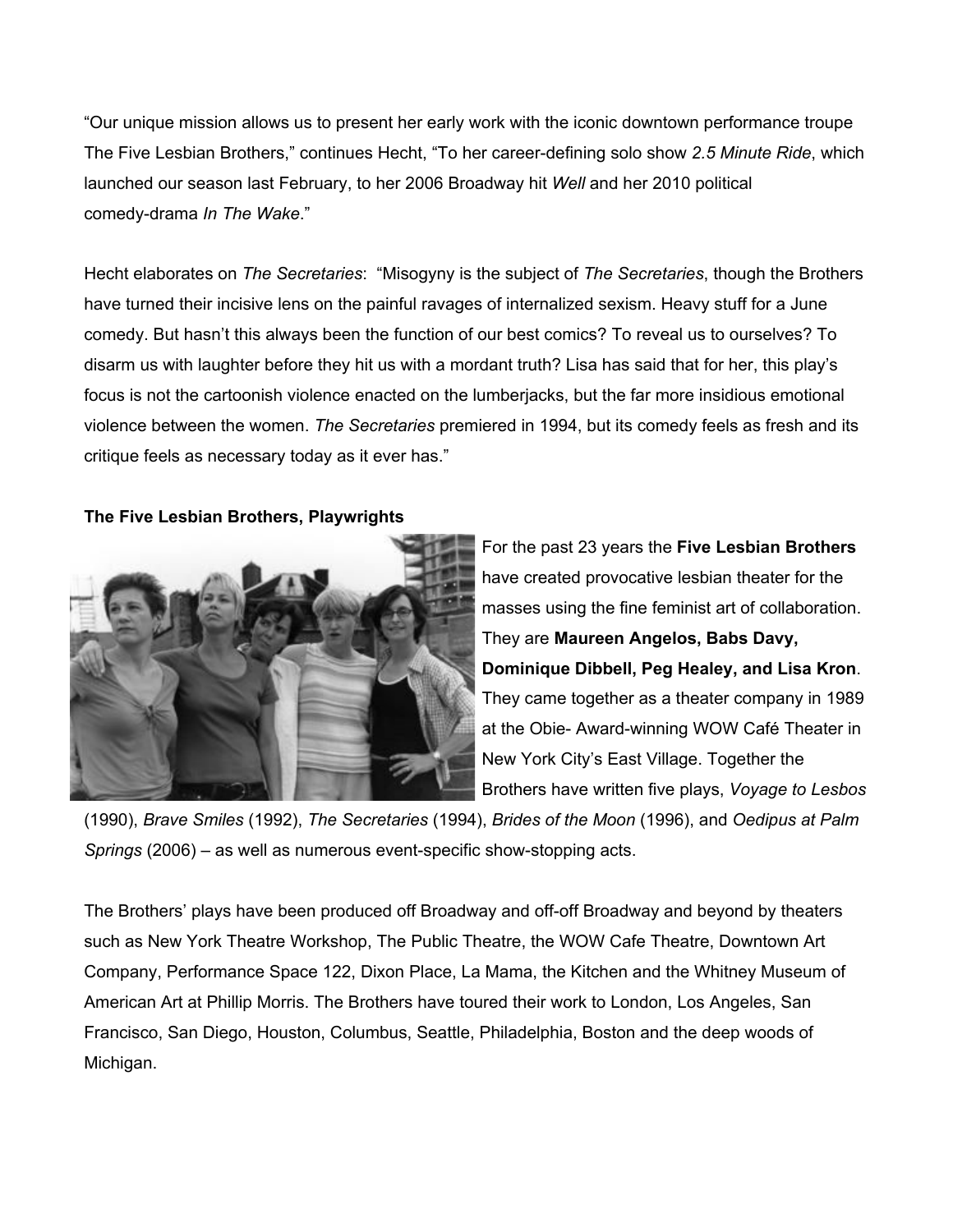Their plays, published by TCG and licensed by Samuel French, have been produced by other companies throughout the United States and, believe it or not, in Zagreb, Croatia. The Brothers have received an Obie, a Bessie, and a Lambda Literary Award, as well as a 2011 Independent Theater Award for lifetime achievement. Their plays are taught in theater and queer/feminist studies courses in colleges and universities throughout the country.

## **Dawn Monique Williams, Director**



A native of Oakland, California, Dawn is a resident artist at the Oregon Shakespeare Festival where she directed *Merry Wives of Windsor* in 2017. Dawn, a 2016 Princess Grace Theatre Fellowship recipient, is a director, poet, and scholar whose recent directing credits include *Romeo and Juliet*, August Wilson's *The Piano Lesson*, and Lynn Nottage's *By the Way, Meet Stark*. She's directed a range of plays including the English language premiere of Gracia Morales' *NN12*, *Othello*, *Twelfth*

*Night*, *In the Blood*, *Steel Magnolias*, *Children of Eden*, *The 25th Annual Spelling Bee*, *Little Shop of Horrors*, *Burial at Thebes*, *Medea*, *Antigone Project*, and *La Ronde*; international directing credits include Edinburgh Festival Fringe productions of *Scapin The Cheat*, *Anna Bella Eema*, and *The Tempest*. Dawn, who frequently lectures on contemporary Shakespeare performance and African American Theatre History, was awarded a TCG Leadership U residency grant, funded by the Mellon Foundation, and is a former Killian Directing Fellow at the Oregon Shakespeare Festival. She is an alum of the Drama League Directors Project and holds an MA in Dramatic Literature and an MFA in Directing. Dawn is a proud member of the Stage Directors and Choreographers Society.

#### The **All-Female cast** includes

Claire Rigsby (*The Thanksgiving Play,* Artists Repertory Theatre), Jen Rowe (*This Girl Laughs, This Girl Cries, This Girl Does Nothing,* CoHo) Kelley Godell (*Kodachrome*, Portland Center Stage at The Armory) Jamie Rea (*The Importance of Being Earnest*, Artists Repertory Theatre) Andrea White (*Antigone Project*, Profile Theatre)

The **All-Female Creative Team** includes: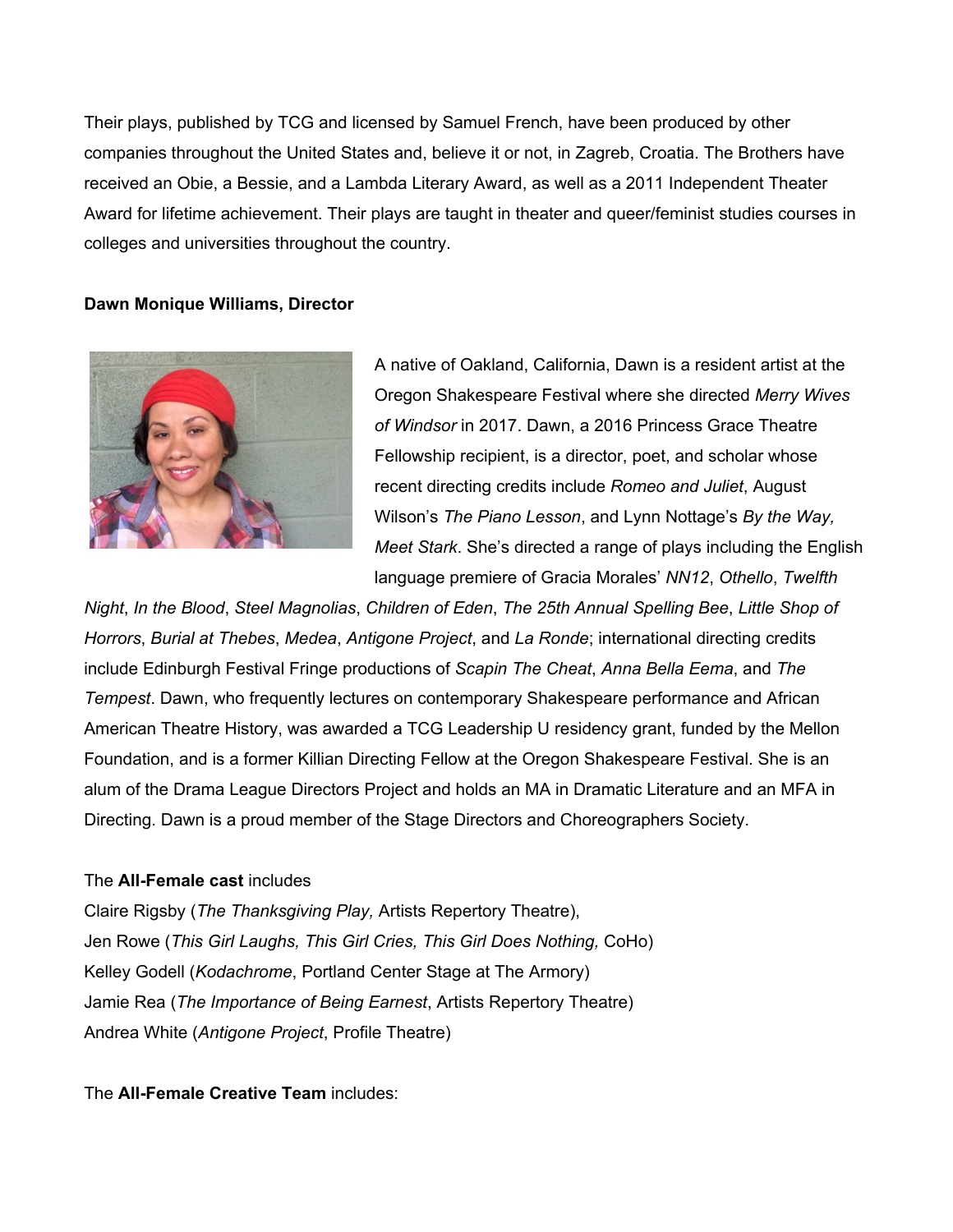Dawn Monique Williams, Director Megan Wilkerson, Set Design Wanda Walden, Costume Design Jennifer Lin, Lighting Design Jen Reynak, Sound Design and Original Music Composition Emily Wilkins, Properties Master Kristen Mun, Fight Director Elizabeth Rothan, Vocal Coach Stephanie Mulligan, Stage Manager Lilo Alfaro, Production Assistant

\*for additional bios or to arrange interviews with artists, please contact Marketing Consultant Jen Mitas

## **Josh Hecht, Profile Theatre Artistic Director**



Josh is the Artistic Director of Profile Theatre where he recently directed the Concert Staging of Anna Deavere Smith's Twilight: Los Angeles, 1992 as well as the rotating repertory productions of Quiara Alegría Hudes' *Water by the Spoonful* and *The Happiest Song Plays Last*. He is a Drama Desk Award-winning director whose productions have been seen in New York at MCC Theater, The Cherry Lane, The Duke on 42nd Street, New World Stages, Culture Project, regionally at The Guthrie Theater, the Berkshire Theatre Group, the Humana Festival at Actors Theatre of Louisville, Signature Theatre (DC) and internationally at the Dublin Arts Festival and the Edinburgh Festival Fringe and elsewhere. His collaboration with Ping Chong and Company was

commissioned by and premiered at The Kennedy Center before touring the northeast. His writing has received the support of the Jerome Foundation. He is formerly the Director of Playwright Development at MCC Theater and the Director of New Play Development at WET. He's served on the faculty of the New School for Drama MFA Directing program, the Fordham University MFA Playwriting program, Purchase College SUNY's BFA Dramatic Writing program and has been a guest artist at The Juilliard School, NYU's Dramatic Writing MFA, Carnegie Mellon's MFA Playwriting, University of Minnesota's BFA Acting program and others.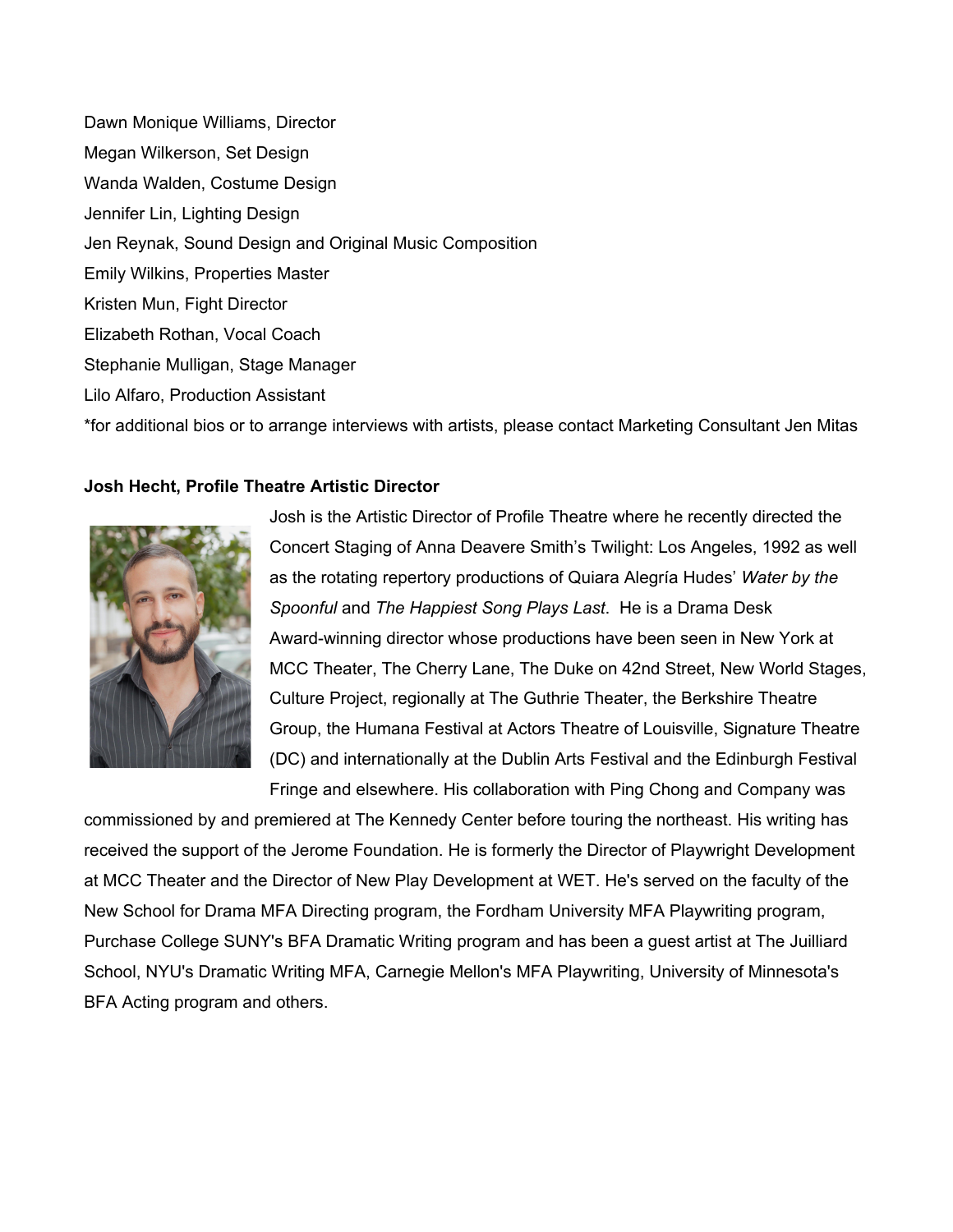## **Outreach and In Dialogue Readings and Events**

In Dialogue Staged Readings include new and contemporary plays in conversation with Lisa Kron's and Anna Deavere Smith's work, as well as readings of Kron and Smith plays not in the Main Stage season. Staged Readings will be announced throughout the season. In Dialogue Events prior to or following every performance including lectures, pre-show talks, concerts and mat chats with cast and creative. Schedule posted on website. Before performances the second and third weeks of the run, Profile will present short readings and other events in the lobby of the Alder Stage as part of its In Dialogue series.

#### **Week 2**

**June 21** at 7pm: Stand-up comedian Joanie Quinn **June 22** at 6:30pm: Queer Night with wine and beer mixer and fun and fabulous door prizes **June 23** at 7pm: Stand-up comedian Jennifer Lanier

#### **Week 3**

Profile is pleased to partner with InCite, the Queer Reading Series hosted by Literary Arts to pair award-winning Queer writers with local actors. **June 28** at 7pm: Lambda Literary finalist Karelia Stetz-Waters **June 29** at 7pm: Tammy Lynne Stoner **June 30** at 7pm: C.M. Spivey

#### **Week 4**

**July 1** after the 2 pm matinee: A panel on the role of comedy in moments of political resistance.

**July 2**: Profile presents its second-annual 24-Hour PlayFest. The evening of July 1st, Profile will gather 25 emerging artists on the set of *The Secretaries* and give them #MeToo rallying cry "Time's Up!" as a theme and a list of theatrical ingredients. Over the next 24 hours, the playwrights will write, the directors will interpret and the actors will rehearse, presenting the final product on the Alder Stage **Monday, July 2 at 7:30pm.** Tickets to the 24-Hour PlayFest are \$12 and will be available online at [www.profiletheatre.org](http://www.profiletheatre.org/) or by calling or emailing the box office at 503.242.0080 [boxoffice@profiletheatre.org](mailto:boxoffice@profiletheatre.org).